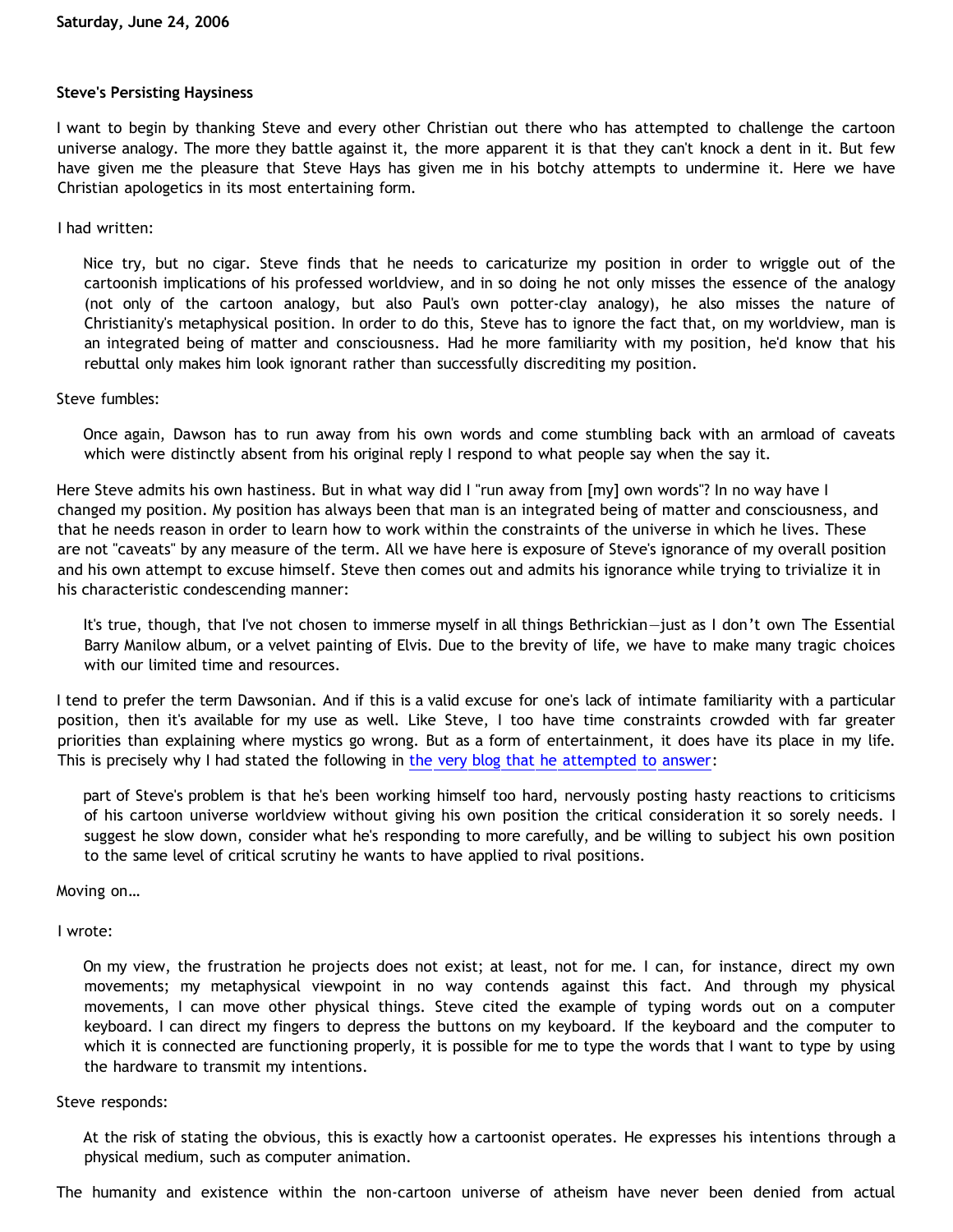cartoonists. Nor does the cartoon universe analogy require it. But it does not at all follow from this point that

all that Bethrick has succeeded in doing is to illustrate his ontological commitment to a cartoonish worldview.

How does the fact that actual cartoonists themselves are human beings like me living in the non-cartoon universe of atheism suggest "ontological commitment to a cartoonish worldview"? Steve does not explain this. It appears that, in his efforts to sidestep the analogy, he has misconstrued it beyond recognition at some point while hoping to find some way to launch a counter-charge. This does not succeed because my worldview does not affirm the view that the universe is a product of someone's consciousness. Since my worldview does not take theism's imaginary super-consciousness itself seriously, and offers no like counterpart in its place, there is nothing in my worldview analogous to a master cartoonist calling all the shots in the world's state of affairs. Nor does my worldview affirm the view that the objects of consciousness are creations of someone's wishing, or that they conform to someone's wishing in the manner imagined by theists on behalf of their god. Again, it seems that in his persisting haste, Steve is dropping key contextual points that I have already made explicit. [As I had stated,](http://bahnsenburner.blogspot.com/2006/06/steves-hays-ty-reaction-to-cartoon.html)

Steve needs to understand (I thought it was apparent already) that I am not a theist.

Had Steve grasped this point, he would see how wrongheaded his statement above is.

#### I had written:

This, however, is not the same thing as conforming reality directly to my intentions in the manner that the cartoon universe of theism models. For instance, while I can wish that the buttons on my keyboard turn into hundred dollar bills all I want, no amount of wishing on my part will turn the buttons on my keyboards into something they are not. If I were the omnipotent deity that Christians imagine, then I could turn the buttons on my keyboard into anything I wanted them to be. After all, were I the Christian god, they would be buttons only because I intended them to be such in the first place.

#### Steve responded:

Notice how his cartoon analogy instantly breaks down. A cartoonist does not conform reality "directly" to his intentions. A cartoonist doesn't merely wish cartoon characters into existence.

What has broken down here is Steve's own confused analysis. Essentially, Steve has confused the ink, paper, celluloid, or other technology with which a cartoonist works, with the imaginary realm that he uses these materials to create, a fake environment that is analogous to a universe created by a supernatural consciousness which determines its contents and events. The cartoon universe analogy in no way requires that cartoonists "merely wish cartoon characters into existence," nor is this what it is intended to illustrate. And Steve nowhere provides an argument to validate the supposition that the analogy requires this. Indeed, the analogy is perfectly compatible with the fact that an actual cartoonist himself does not exist in a cartoon universe similar to the one imagined by Christians. On the contrary, *it is only because the cartoonist lives in the non-cartoon universe of atheism* that such points can be raised to begin with, so Steve's objection here completely fails as it completely misses the point. Steve is making the same mistake that Tim Hudgins made in response to the cartoon universe analogy over a year ago. He was expecting the analogy to model "exact similarities" between cartoonists and the god he imagines, even though a strong analogy in no way requires such pervasive exactitude. [I corrected](http://bahnsenburner.blogspot.com/2005/04/omnipotence-and-sovereignty-in-cartoon.html) this misguided assumption when I stated the following:

As for finding "exact similarities" between these things, I don't think there is anything in reality that can serve as an exact analogy to what Christians and other mystics call "the supernatural," simply because it bears no objective reference to reality.

Again, if Steve took the time to familiarize himself with the sources that I had [cited in my post,](http://bahnsenburner.blogspot.com/2006/06/steves-hays-ty-reaction-to-cartoon.html) he would see that he's merely raising issues that have already put to eternal rest.

Steve affirmed:

Yes, an omnipotent God can wish things into existence by sheer willpower

Note that Steve explicitly affirms a view which reduces to the metaphysical primacy of consciousness. Just by saying that this is true, he contradicts himself, for the very concept of truth presupposes the metaphysical primacy of existence. Consider: does Steve think that it's true that his god "can wish things into existence by sheer willpower" because he *wants* that to be the case? No, of course not. When he offers a truth claim, he tries to make use of the primacy of existence in that the state of affairs he purports to be identifying is thought to obtain independent of his or anyone else's wishing. The concept of truth is only meaningful on the primacy of existence. On the primacy of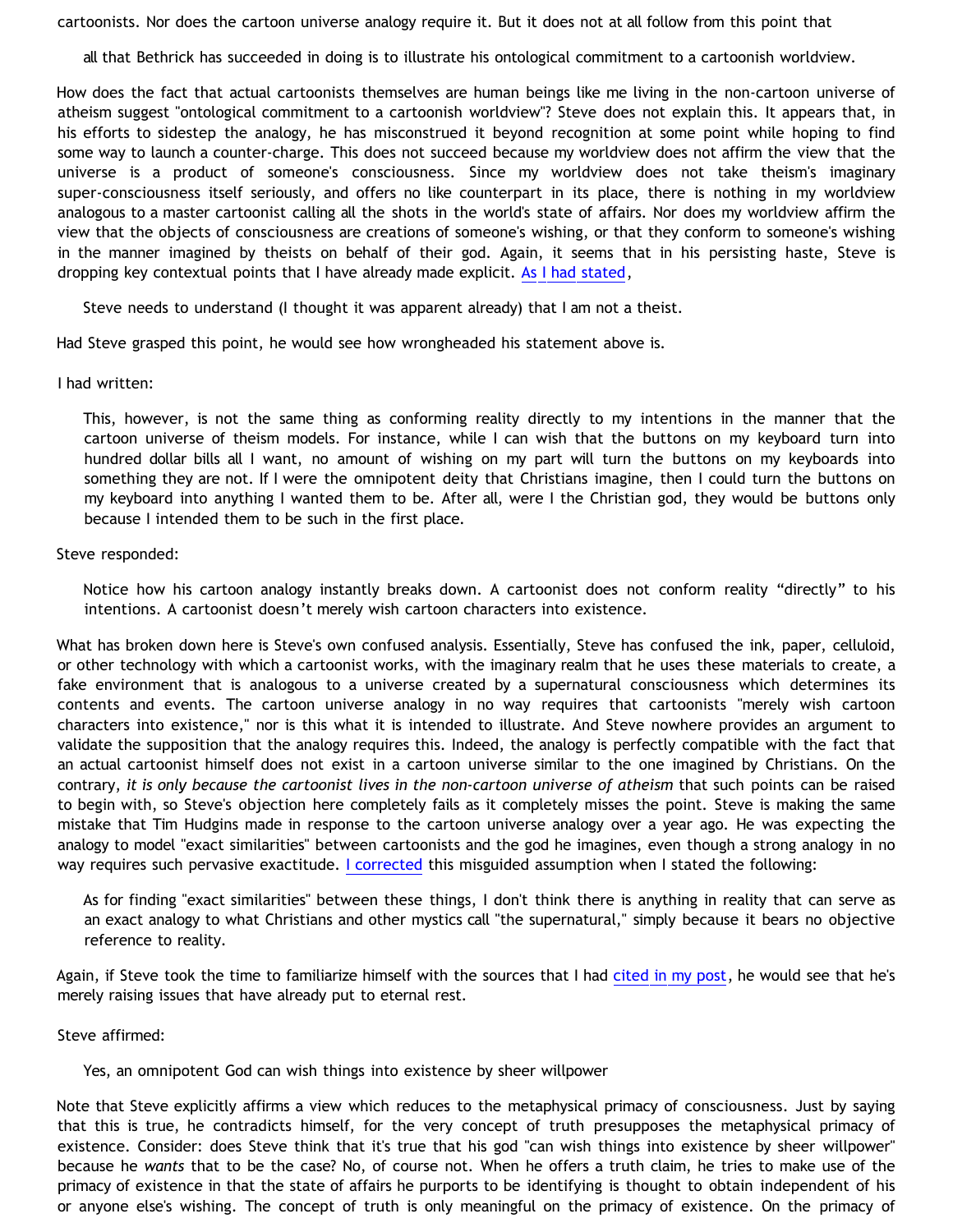consciousness, there would only be what we in a primacy of existence universe call 'absurdity'. There would be not 'truth' as we know it.

He then hastened to add:

but this distinguishes God from a cartoonist.

And likewise, this also distinguishes the Christian god from the potter in Paul's potter-clay analogy. But this does not disrupt the usefulness of this analogy for the purposes it is intended to illustrate, namely the apostle's theodicy. Same with the cartoon universe analogy: although actual cartoonists are human beings who exist in the non-cartoon universe of atheism, and thus do not have the subjective primacy over their objects that Christianity attributes to its god, this is in no way sufficient to undercut the usefulness of the analogy for the purposes it is intended to illustrate. Steve is attempting to shift contexts. As I already pointed out, the cartoon universe analogy in no way requires that actual cartoonists have the subjective powers that Christianity claims on behalf of its god, and Steve has offered no argument to show that the analogy does need this. Rather, it exemplifies the primacy of the creative will of the Christian god over the realm it allegedly created by noting the same primacy of the will of the cartoonist over the realm he creates in his cartoons. Steve is probably too deeply mired in the swirling and chaotic confusion of the cartoon universe assumptions inherent in his worldview to see the unreasonableness of his objections. I'm reminded of a wise point that [Francois Tremblay raised](http://www.objectivethought.com/apologetics/debateaxian.html) for the benefit of those who might have the pleasure of engaging theists in debate when he wrote:

The disadvantage of following reality is that you also need to follow its complexity. Fictional positions are not bound to this restriction.

In other words, fictional positions are not bound to the constraints of an objective universe. On the cartoon universe preimse of theism, imagination, not reason, is the means of validation.

I had written:

No, the objects of awareness do not obey wishes. I can wish that pizza, potato chips and apple fritters are not fattening when consumed in mass quantities. But the objects of the universe will not obey my wishes; pizza, potato chips and apple fritters will remain as fattening as they are no matter what I wish, no matter how hard I wish it. Because I am an integrated being of both matter and consciousness, I am able to direct my own movements. But even this has its limitations. No matter how much I wish, I cannot fly like a bird does, nor will I ever be able to run a mile in 60 seconds. If reality conformed to my intentions, however, there would be no such obstacles to such endeavors. In the non-cartoon universe of atheism, I must govern my actions according to nature's constraints. My wishing will not override them.

Now watch how Steve recycles the same objection over and over again, even though the premise needed to raise it is not vital to the analogy itself in the manner that his objection requires it to be, and in spite of the fact that such objections have already been answered by anticipation.

Steve responded:

Once again, a cartoonist cannot make things happen by a sheer act of the will. So Dawson's precious analogy is a systematic failure.

Consider the implications for Romans 9 here: a potter cannot make things happen by a sheer act of the will. So Paul's potter-clay analogy is a systematic failure. Thus we have failure in the bible.

I wrote:

Now, notice that the cartoon universe analogy does not rely on a caricature of Christianity. After all, Christianity asserts the existence of a creator-god whose intentions directly control the objects which make up the universe. According to this view, nature's constraints do not impede the ruling consciousness' ability to control the objects of the universe, just as in a cartoon the images we see act according to the intentions of the cartoon's illustrator.

### Steve responded:

A cartoonist does not exercise direct control over the animated images. A cartoonist is constrained by the limits of the physical medium.

Likewise, a potter does not exercise direct control over the clay from which he forms household objects, any more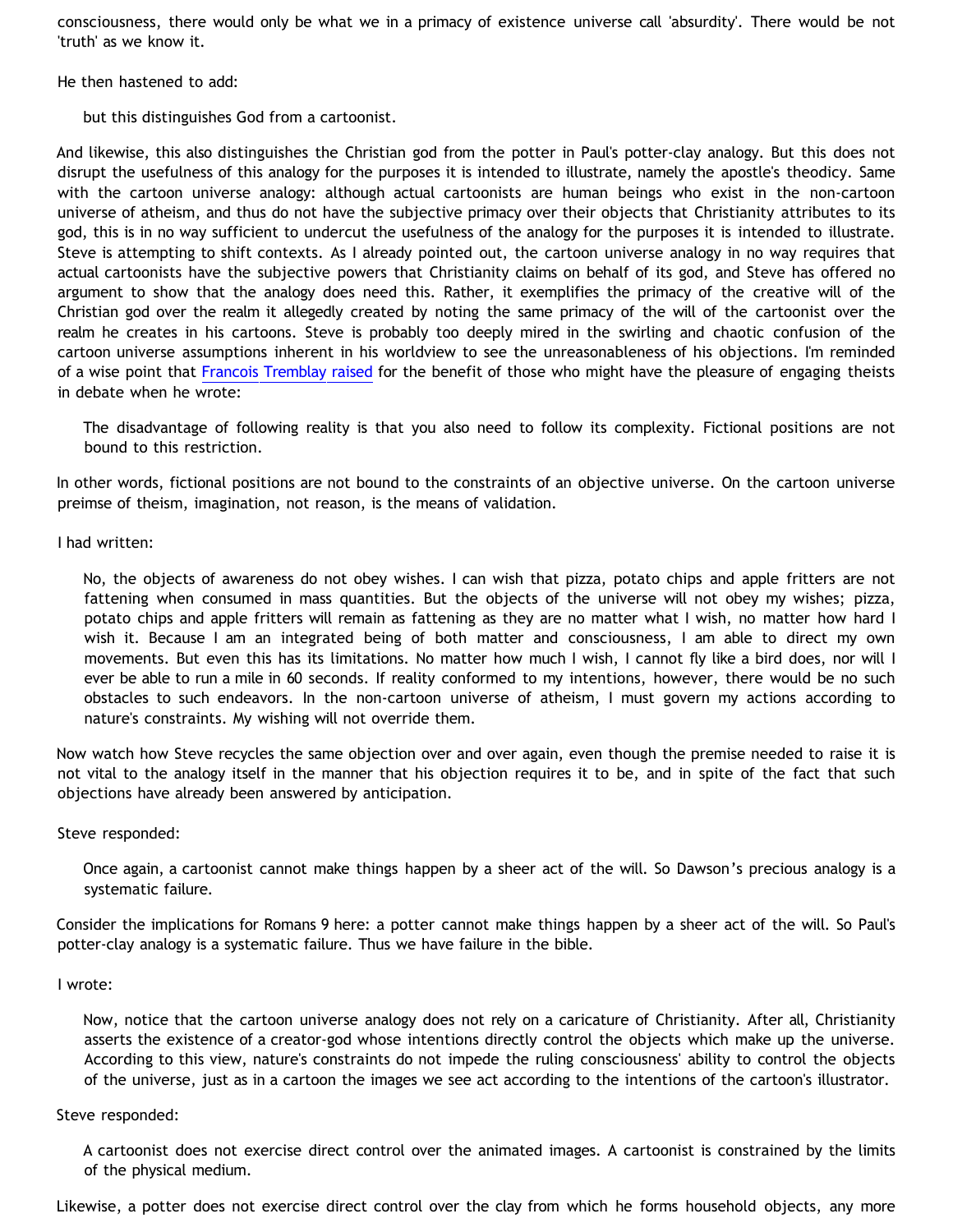than a cartoonist does not exercise such direct control over the images he creates in his cartoons. Like a cartoonist, a potter is constrained by the limits of the physical medium. Again, such points do no damage to the points that these analogies are respectively intended to illustrate, so such objections can safely be filed in the round "So what?" bin.

# I wrote:

According to Christianity, if a man has two arms, it is only because the Christian god wanted it that way. If a slice of pizza has 600 calories, it is only because the Christian god wanted it that way. Nothing in the universe is the way it is without the Christian god's consent and decree. The Christian worldview is emphatic about the ' all-controlling sovereignty' it claims on behalf of its god.

# Steve responded:

Bethrick, in his gimboid confusion, is repeatedly conflating two quite distinct propositions: (i) Correspondence between object and intent (ii) Causal immediacy These are not interchangeable or mutually inclusive propositions.

As is typical with many apologists, Steve is here attempting to obfuscate the issue by multiplying concepts beyond necessity (which is commonplace in theology) and then charging his opponent with failing to make similar (albeit arbitrary or irrelevant) distinctions. Steve needs to decide for himself whether or not he believes the slice of pizza has 600 calories because his god ultimately wanted it that way. That is, is he or is he not willing to commit himself to the view that the objects of the universe obey his god's will ("intent") regardless of whatever immediate causes he may agree exist as a means of transmitting that will from its source to the object in its final state? What holds primacy here - the obedience of created objects to the creating will, or "immediate causes" which we find in nature? Is it, or is it not the case, that "God controls whatsoever comes to pass," as Van Til tells us?

## I wrote:

Similarly, in the context of a cartoon, the cartoonist controls whatsoever comes to pass. Nothing in the cartoon will appear unless the cartoonist willingly permits it to be there. The cartoon universe premise is particularly evident in the biblical notion of miracles. Take for example the miracle that the gospel of John has Jesus perform at the wedding of Cana. When it is discovered that there is no wine for the wedding guests, Jesus wishes the water in the six waterpots to turn into wine, something we would only see in cartoons. What the cartoon universe analogy serves to illustrate to a far greater degree than Paul's potter-clay analogy can hope to show, is the pervasive will-based sovereignty that Christians imagine their god has over the contents of the universe. Just as the universe is said to be dependent on the Christian god's intended designs for its origin and existence, the cartoon is dependent on the cartoonist's intended designs for its origin and existence. The contents of the universe, on Christianity's own premises, are what they are because the Christian god wants them that way. Similarly with the contents of a cartoon: they are what the cartoonist wants them to be.

# Steve responded:

# Observe the shifting definition.

Which definition does Steve think I'm "shifting"? It's not clear, but from the foregoing it's apparent that, while earlier he seems to have been (erroneously) assuming that the cartoon universe analogy supposes that the cartoonist can wish his cartoons into existence (which I nowhere affirmed), while now he catches onto the actual point of the analogy, namely that in the cartoon realm that the cartoonist creates, he calls the shots (just as in the realm that the Christian god is said to have created, the Christian god is thought to call all the shots). Is Steve really unable to see the parallel here? Consider the irony here: I'm expected to believe in an invisible magic being which created the universe ex nihilo and plans all of human history according to some preordained design scheme, but at the same time I'm expected not to see the obvious parallels between a cartoonist and the cartoon realms he creates, and the Christian god and the universe it is said to have created? This is simply amazing!

### Now, recall that Steve had asked:

Does Bethrick believe that his computer keyboard can talk back to him and challenge his intentions?

To this question, I responded:

Of course not, because I do not believe that the universe is analogous to a cartoon. A cartoon can portray a talking computer keyboard, one which dialogues with its user. And according to Christianity and the powers it attributes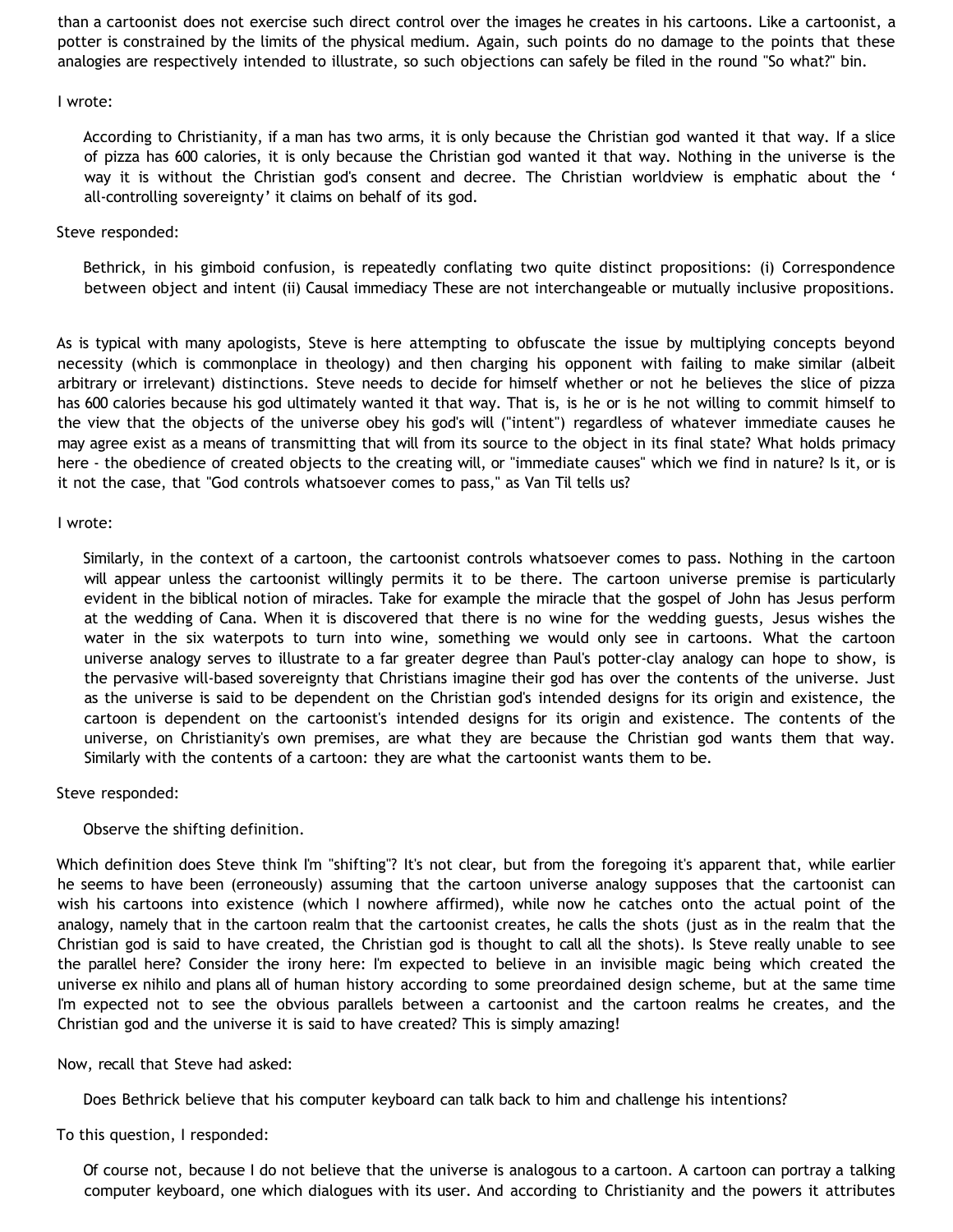to its god, this is in the realm of possibility, for it endorses the view that reality is dependent on its god's conscious intentions. The serpent in the garden, for instance, holds a conversation with Eve, the woman that was produced when the Christian god commanded Adam's rib to become "an help meet for him" (Gen. 2:18).

Steve then responded:

Bethrick is now committing a level-confusion. This is no longer a relation of causal immediacy between a cartoonist and the cartoon, but a relation between animated objects within the cartoon. Yes, all sorts of things can happen " in" a cartoon. But that is not analogous to the ontological relationship between a cartoonist and a cartoon. The cartoonist is not, himself, a cartoon character who directly interacts with other cartoon characters or animated scenery. A cartoonist exists outside the cartoon, and creates the cartoon through the manipulation of a physical medium.

The confusion here is all Steve's. Even the point he raises here supports the analogy rather than undermines it. For in the case of relations between animated objects within the cartoon, they do what the cartoonist wants them to do, just as according to Christianity, the objects in the "created universe" do what its god wants them to do. The parallel situations here are, by definition, analogous to one another. The differences which Steve has tried to amplify in his objections are trivial. What is essentially similar to both the cartoon realm created by the cartoonist and the "created realm" of the Christian universe, is the predominating, determining will of the agent responsible for creating each. The objects and events which take place in each are *determined* by a conscious being outside it. In Christianity's cartoon universe, "God controls whatsoever comes to pass," and in the realm of the cartoonist, the cartoonist controls whatsoever comes to pass.

#### I wrote:

I can only 'impose my will' on my own being, which is an integration of both matter and consciousness. My will does not directly manipulate the keys on my keyboard. If it did, I would not need to use my fingers to type them. Even in the case of volitionally directing the movements of my fingers, this only occurs within certain constraints within which I must work if I am to achieve my aims. I cannot, for instance, type 5,000 words per minute, or make the words flash in five different colors when they are read by someone named Hank or Judy. If all my fingers are broken or my hands are cut off, I'm not going to be able to type in the first place.

Steve responded:

Exactly the same thing applies to a cartoonist or computer animator.

Right - *in the non-cartoon universe of atheism*. Also, exactly the same thing applies to a potter working his clay into a pot. Why? Because *he exists in the non-cartoon universe of atheism*. Again, Steve needs to realize that I don't think the cartoon universe of theism is true.

#### I wrote:

Non sequitur. The keystrokes conform to the physical interaction of my fingers. If I did not have fingers, or if I forewent their use, the keys on my keyboard would not type out my thoughts as I think them. And in using my fingers to type, they do not conform exactly to what I wish, as I pointed out above. Nature requires me to practice my typing to develop my ability, and check my accuracy as I go. That's the non-cartoon universe of atheism in which I live.

Steve responded:

And in a non-cartoon universe, a cartoonist must also use his fingers to depress the buttons on his computer keyboard.

Perhaps now Steve will realize why I am an atheist: I realize that I do not live in the cartoon universe that Christianity affirms.

Steve wrote:

By contrast, God is fundamentally disanalogous to a cartoonist inasmuch as God does not require a physical medium to make things happen. Indeed, he creates the physical medium itself.

But the Christian god is fundamentally analogous to a cartoonist inasmuch as, like a cartoonist with respect to the contents and events that take place in the realms he creates, the Christian god is said to "control whatsoever comes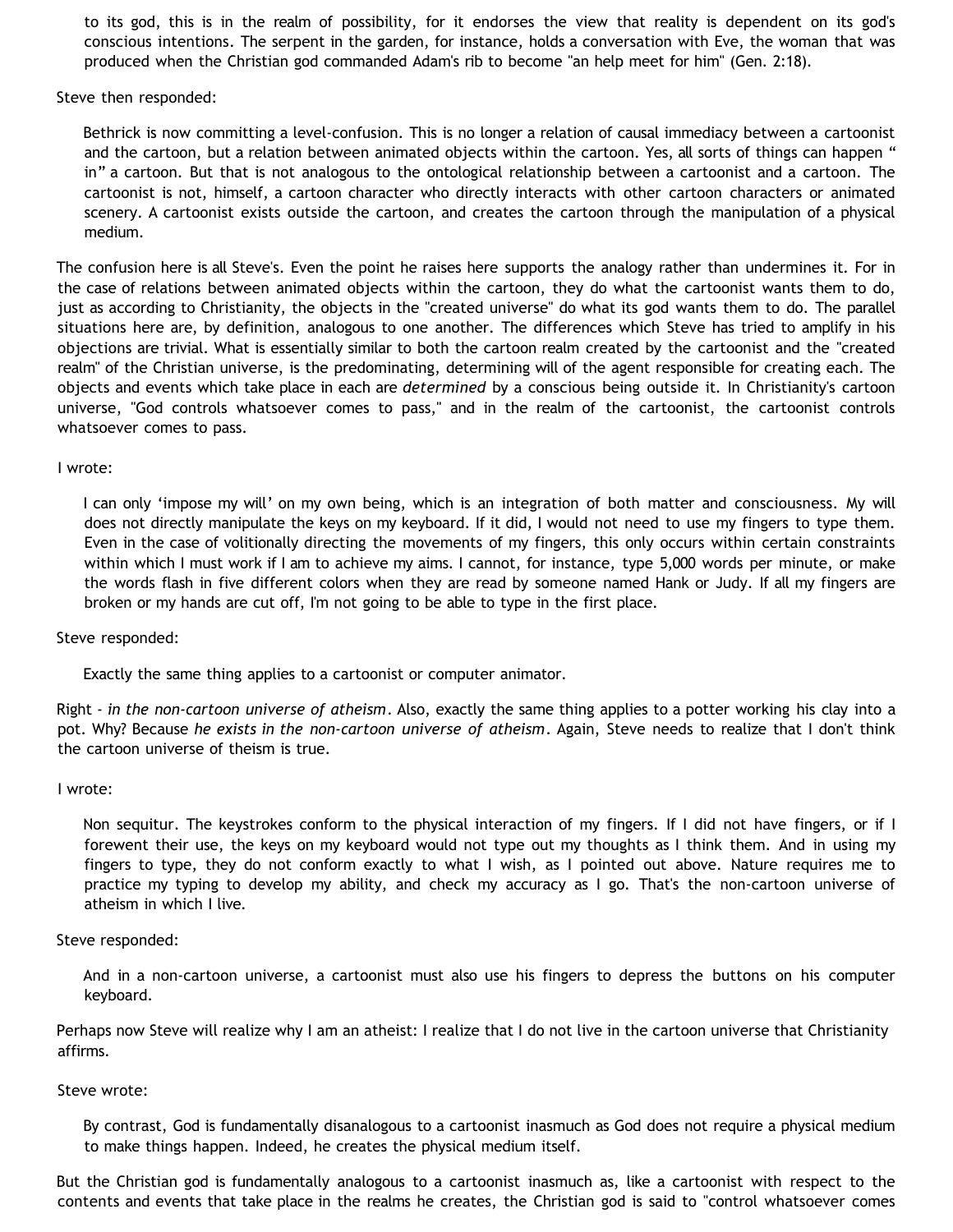to pass." What exists in the Christian god's universe is what the Christian god wanted to exist in it. What we see in a cartoon is what the cartoonist wants us to see. This is the analogy. The analogy was never "cartoonists create ex nihilo the physical medium which they use in making their cartoons, just as the Christian god created the universe ex nihilo." So this is a most abtuse objection.

Of course, if the Christian god did "not require a physical medium to make things happen," then why did it create the physical medium in the first place?

Again, as [I pointed out to Tim Hudgins](http://bahnsenburner.blogspot.com/2005/04/omnipotence-and-sovereignty-in-cartoon.html),

I don't think there is anything in reality that can serve as an exact analogy to what Christians and other mystics call "the supernatural," simply because it bears no objective reference to reality.

I wrote:

Steve views my analogy as an argument proving that Christianity is false.

He now says:

No, it doesn't prove anything since the analogy is systematically bungled.

Steve doesn't seem to know whether he's coming or going, but is trying to play all positions so that he can cover himself. For below we will see him conclude that my "analogy either proves too much or too little." Perhaps while responding to my points he changed his mind. And yet, why does he think the cartoon universe analogy is " systematically bungled"? Essentially, because the cartoonist does not create his cartoons ex nihilo, as the Christian god is said to have created the universe. He's objecting to something other than the cartoon universe analogy. Indeed, this objection is so trivial with respect to the parallels that have been pointed out that one might entertain possibility that Steve may very well be deliberately trying to be tongue in cheek. Indeed, if the cartoon universe analogy is "systematically bungled" because human cartoonists do not wish into existence the physical medium which they use to draw cartoons, then what can be said of Paul's potter-clay analogy? The apostle himself gives us a precedent for analogizing the Christian god by comparison to a potter who fashions useful items out of clay. But do human potters create the clay they work with ex nihilo? No. Does this damage the point that the apostle was trying to illustrate by means of analogy? I don't think so.

I wrote:

Again, characteristic of Christians, Steve seeks to put a burden on my shoulders, albeit rather clumsily, even though he's made absolutely no progress in dispelling the cartoon universe analogy. Christianity's analogues to a cartoonist and the cartoons he creates are the Christian god and the universe as Christians imagine it. They imagine that the universe was created by an act of consciousness (according to their mythology, the Christian god willed the universe into being), and that the objects populating it conform to the creator's wishing.

Steve responds:

Observe, once more, how he merges two distinct propositions: (i) created by an act of consciousness; (ii) corresponding to the creator's intentions.

It's not a "merge" in the sense of blurring such distinctions, but a point where the two overlap with one another. In fact, my analogy is compatible with a careful mindfulness of such distinctions, as should be clear. For while a cartoonist does not create the physical media which he uses to create his cartoons (an affirmation which my analogy nowhere affirmed in the first place), the cartoonist does create the realm that informs his cartoons. He determines everything that takes place in his cartoon, just as the Christian god is said to determine everything that takes place in the universe. Steve continually fumbles on this point. For instance, observe the same point that he keeps repeating over and over:

A cartoonist does not create a cartoon by a sheer act of consciousness.

And again I point out: the analogy in no way requires that the cartoonist create his cartoons by "a sheer act of consciousness," if by this expression we mean something along the lines of a creation ex nihilo materialization of physical media. And Steve nowhere argues that a cartoonist needs to do this in order for the cartoon universe analogy to be valid for its intended purpose. It is in the realm that he portrays in the cartoons that he creates that the cartoonist calls all the shots: just as the Christian god, so we are told, determines the course of human history, the cartoonist determines the course of events that take place in the imaginary realm of his cartoons. The cartoonist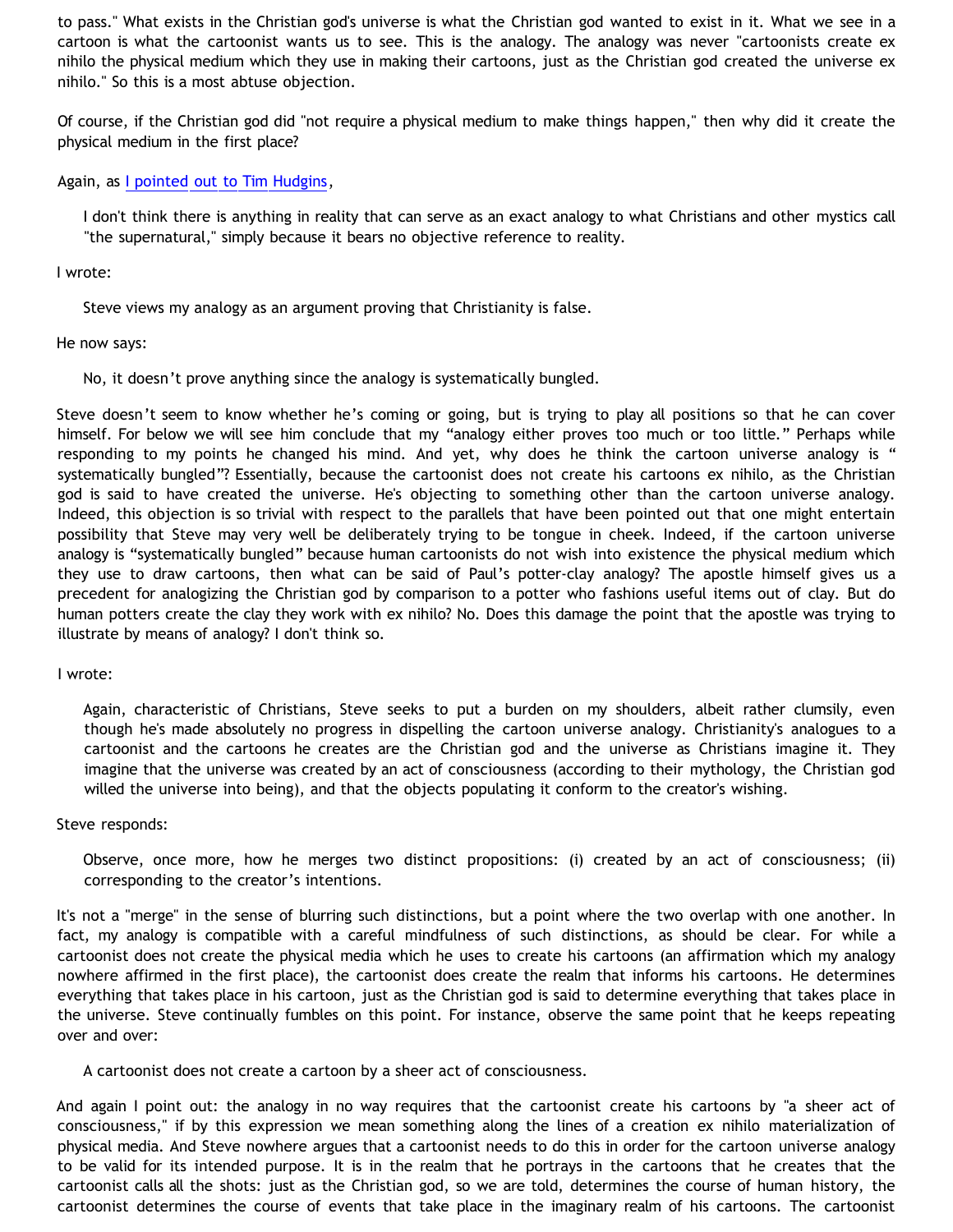need not have the ability to wish his cartoons into existence in order for this parallel to obtain, and it is this all-determinative aspect of the cartoon universe premise of theism that Steve continually overlooks, or perhaps deliberately ignores. Just as Christianity teaches that "God controls whatsoever comes to pass" in the context of the universe it allegedly created, the cartoonist controls whatsoever comes to pass in the realm of his cartoon. There is nothing analogous to this subject-dominant determinism affirmed by Christian theism in an atheistic worldview.

## Steve writes:

A cartoon may well conform to his intentions, but if what is what Bethrick means by a cartoonish worldview, then this is descriptive of his own worldview—in which agents, through the use of a physical medium, regularly make objects conforming to their designs.

Again, Steve has carelessly dropped the defining context of a cartoon. It may be the case, and in a specifically constrained, naturalistic sense, that human beings, either individually or jointly, conform certain material substances and objects to our designs. But this is in no way analogous to what Christianity portrays, nor is it analogous to what a cartoon realm portrays. In the non-cartoon universe of atheism, a plumber, for instance, may bend a pipe to direct the flow of water around a corner. But the plumber did not also create the house, the city street on which it is situated, the other people in the city, the trees, blades of grass, birds, clouds, blowing wind, barking dogs, buzzing bees, etc., etc., etc. A plumber bending a pipe to fit the needs of his project has no control over these things; they all exist and take place independent of the his intentions. The plumber is not determining the entire course of human history by doing this. In a cartoon universe, however, all things are being controlled and determined by a single conscious being. In the context of the earth, for instance, the Christian god decides if there should be a river and where it should be located. Similarly, in the realm of a cartoon, the cartoonist decides if there should be a river and where it should be located. The Christian god determines how many bends the river will have; likewise, the cartoonist determines how many bends his cartoon river should have. Similarly, the Christian god determines who the winners of a war that takes place on earth should be. And likewise, the cartoonist determines who the winners of a war that takes place in his cartoon realm should be.

Steve sought to summarize the problems with the cartoon universe worldview as he has sought to characterize it. Let 's see how well they stack up:

i) It is disanalogous with the Christian worldview vis-à-vis creation ex nihilo

This has already been answered above. As I pointed out, the analogy does not subsist on paralleling the abilities of a cartoonist with those attributed to the Christian god by believers in terms of being able to create his cartoons by an act of sheer consciousness (e.g., creation ex nihilo). Rather, the parallel involved in the analogy is the "all-controlling sovereignty" which the Christian god is said to enjoy over its creation vis-à-vis the "all-controlling sovereignty" which the cartoonist wages over the realm he creates in his cartoons.

ii) It is analogous to his secular worldview vis-à-vis the relation between intent and its extramental objects.

This too has already been answered above. Since this point requires us to put the analogy as it is originally conceived completely out of focus, it can only be foisted on the basis of misconceptions like those that Steve is peddling. By doing this, Steve denies himself the benefit of understanding just how his worldview's conception of the universe is acutely analogous to a cartoon. As I pointed out above, since my worldview does not affirm that human history is being determined by an omnipotent agent which calls all the shots, the cartoon universe analogy cannot apply to my worldview. There is, in the non-cartoon universe of atheism, no conscious being which enjoys "all-controlling sovereignty" over all the objects which exist in that universe, nothing which "controls whatsoever comes to pass," as a cartoonist does in his cartoons. The Christian god's control over the events which take place in the universe is said to be total, and likewise the cartoonist's control over the events which take place in his cartoons is also total.

iii) With respect to (ii), this is also analogous with the Christian worldview, vis-à-vis the creature/Creator relation.

Christianity's so-called creator-creature distinction is really just another way of affirming the master-puppet relation. Recall what Greg Bahnsen affirmed:

God controls all events and outcomes (even those that come about by human choice and activity) and is far more capable and powerful than modern machines. (*Van Til's Apologetic*, p. 489n.43)

On Christianity's view, Steve is just a puppet, Paul's lump of clay in someone else's hands, manipulated to do whatever pleases the universal cartoonist.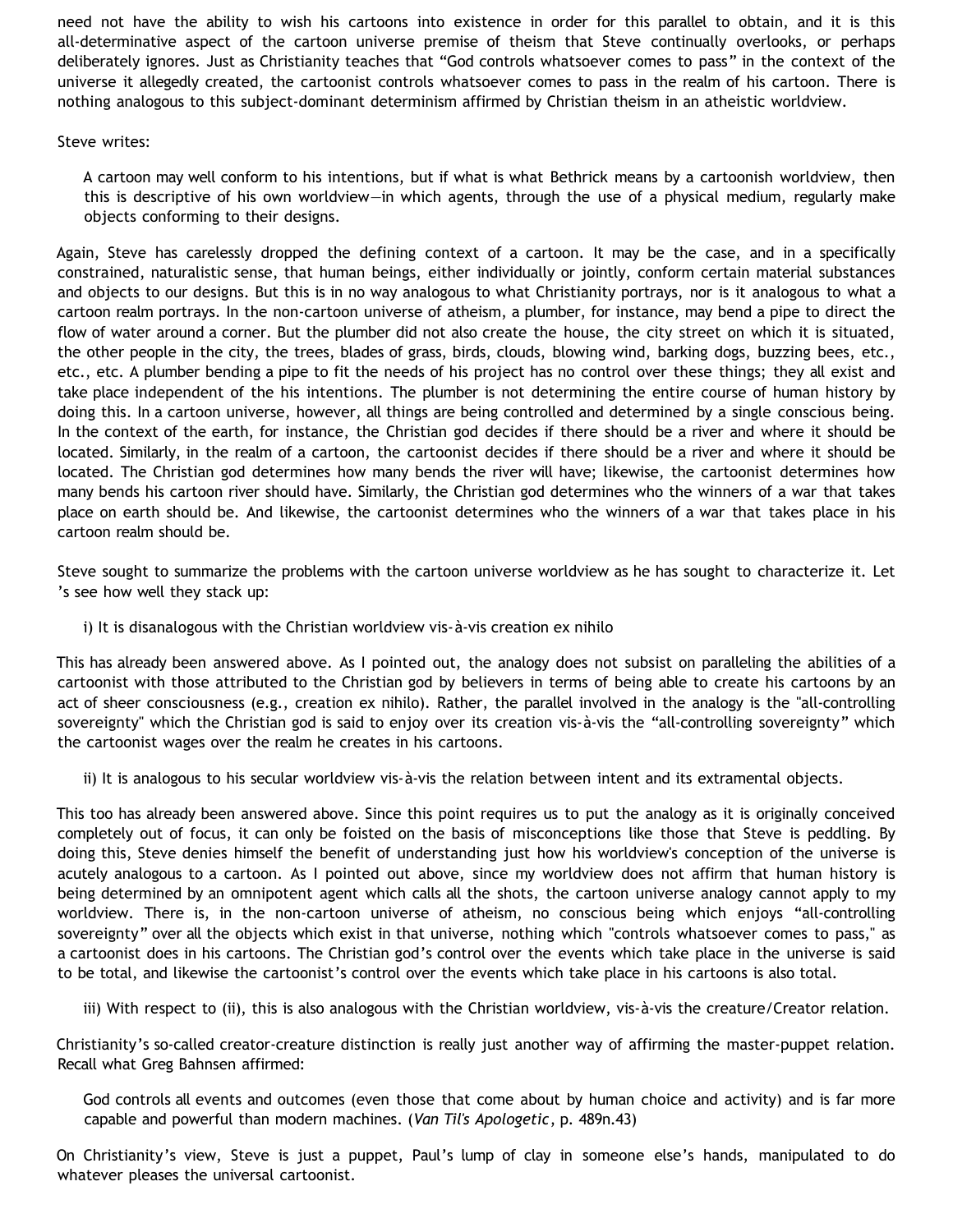But if (ii) picks out the Christian worldview as cartoonish, then by the same token it also picks out the secular worldview as cartoonish. So the analogy either proves too much or too little.

Well, it's good that Steve is here conceding that the analogy at least proves something; above he said that "it doesn't prove anything." And yet below, he went on to claim that I've provided no argument in the first place, and yet it seems pretty difficult to prove something unless one has presented an argument. But as I pointed out, since the non-cartoon universe of atheism lacks the all-controlling dictator that Christians imagine, (ii) is wholly misguided. Besides, as I had pointed out before, whether or not I myself affirm a cartoon universe worldview is irrelevant to the fact that Christianity surely does.

### I wrote:

For instance, man has two legs and two arms, not because of biological causes, but because the creator-god wanted him to have two arms and two legs. The Christian god could just as easily have created man with 22 arms and 14 legs. Since Christians believe that their god created the universe, they claim that their god is 'bigger' than the universe, and that nothing in the universe is exempt from its 'all-controlling sovereignty.' Similarly, a cartoonist can choose to draw images with two arms and two legs, and he can also choose to draw them with 22 arms and 14 legs if he so pleases. The cartoonist is 'bigger' than his cartoons in the sense that he calls the shots in dictating what takes place in them. To the extent that Christians claim that the universe was created by the Christian god and possesses the nature that it allegedly gave to it, Christians are affirming the cartoon universe premise that is integral to its form of theism.

### Steve responded:

As we've seen several times now, this comparison falls far short of metaphysical subjectivism. For the ontology of creation ex nihilo is essentially disanalogous to the causal process of cartooning.

As we've seen several times now, Steve's attempt to dismiss the cartoon universe premise of the Christian worldview because actual cartoonists do not create their cartoons ex nihilo is based on a misunderstanding of what the analogy parallels. The analogy never claimed that "the causal process of cartooning" is analogous to the Christian god creating the universe ex nihilo. The analogy shows the parallels between a god determining everything that happens in the universe it created and a cartoonist determining everything that happens in the cartoon he creates.

### I wrote:

That having been said, however, it is unlikely that someone who wants to believe in a cartoon universe is going to accept any demonstration of the inherent falsehood of such a model.

### Steve retorted:

It is especially unlikely that someone will accept Dawson's demonstration when his demonstration is so thoroughly inept.

I strongly doubt that it would be due to any ineptness on my part that someone would fail to acknowledge the validity of the analogy I have presented. As I pointed out in the statement that Steve responded to here, if someone wants to believe in a cartoon universe, it's unlikely that he will accept any course of reasoning which shows such a model to be flawed. I understand this quite well myself, being a former believer. There was a time when I was much like Steve, anxious to validate the Christian worldview in my mind. Like Steve, I was not inclined to take such criticism lying down. But in my case, the unlikely happened and I eventually woke up. Now, having distanced myself a ways from what had compelled me emotionally, I have a clearer understanding of all this.

### I wrote:

Not at all. Both cartoonists and the cartoons they create are very real, just as a potter and the clay he works with are real. If cartoons were not real, how would people watch them on their TV screens? The validity of the analogy does not in any way depend on its Christian analogues being actual.

#### Steve responded:

Now he's equivocating. Cartoons are entities. So they are ontologically real. But the world they depict is fictitious.

Good grief! I just pointed out that "both cartoonists and the cartoons they create are very real," and while expressing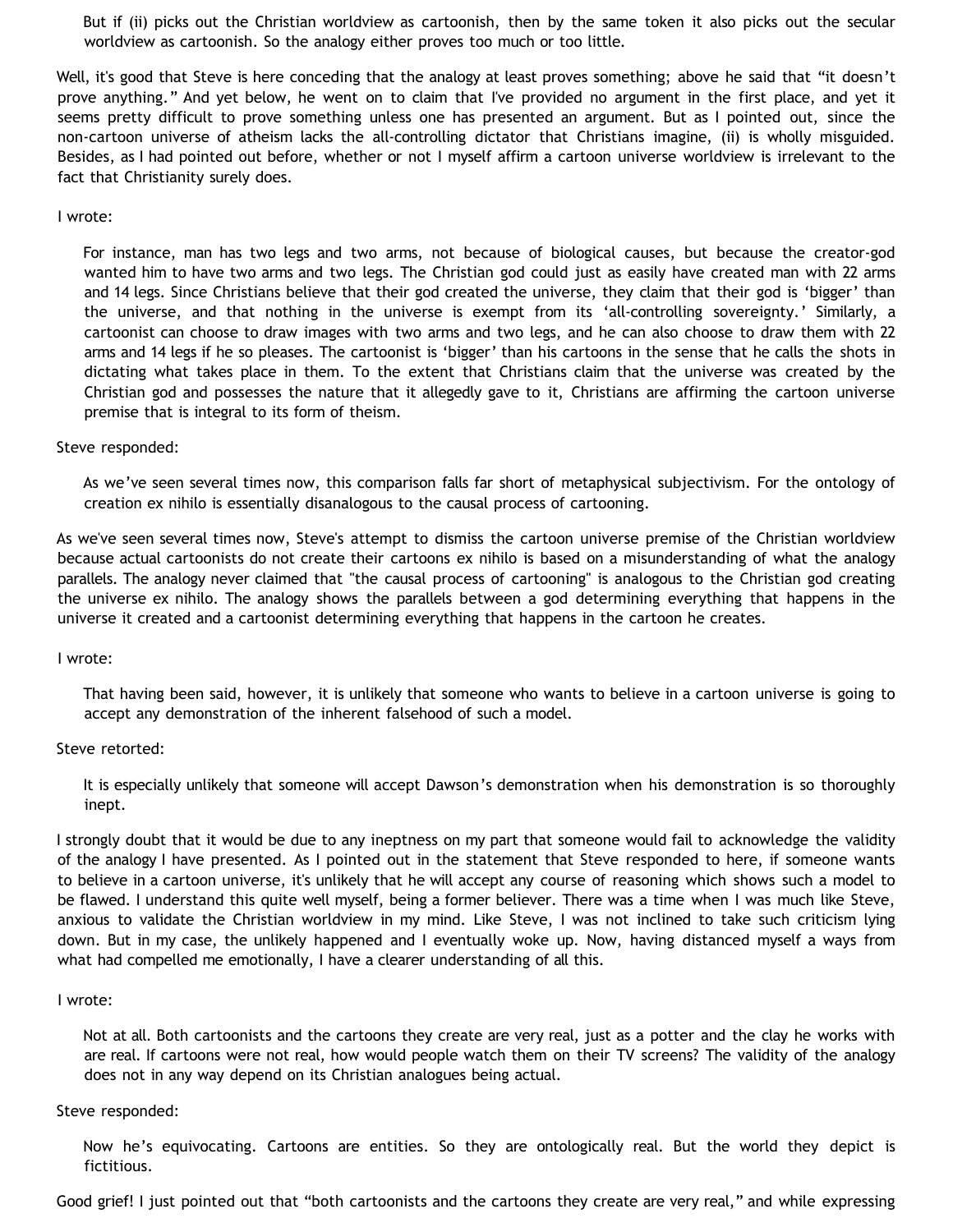agreement with me, he accuses me of equivocating. The question is whether cartoons are real or not. In fact, my statement was in response to one that he had made: "the cartoon is real, but the cartoonist is fictitious." Steve's Hays grows thick which each trial.

Steve wrote:

And Bethrick trades on that connotation when he says that Christianity has a cartoonish worldview. And in so doing he commits a level-confusion. Once again, his analogy falls apart.

So, is it *not* the case that the Christian god "controls whatsoever comes to pass"? We know that a cartoonist "controls whatsoever comes to pass" in his cartoons. Is Steve admitting that his god is just a chimera after all?

I wrote:

Wrong again. If Paul's potter and clay are analogous to his deity and its creations, then so are a cartoonist and the cartoons he creates, for the same essential reasons. In fact, as I have shown, the cartoon universe analogy is even stronger than Paul's analogy of the potter and clay. In the case of Paul's analogy in Romans, the potter is working with a pre-existing substance - namely the clay he uses to mold artifacts. Here's a point of disanalogy with what Christianity claims about its deity and its creation which the cartoon universe analogy symbolically overcomes: the universe, claims Christianity, was created ex nihilo. In other words, the deity did not take some pre-existing material and then reshape it, as a potter does with clay. In the case of a cartoon, however, the cartoonist approximates the ex nihilo creation of the universe claimed by Christianity by starting with a blank slate and drawing whatever he wants, where he wants and when he wants, just as the Christian god is alleged to have started with no pre-existing materials and proceeded to create what it wanted, where it wanted and when it wanted by wishing them into existence. For instance, cartoonist can give his cartoon a horizon with 27 moons instead of our one moon. Similarly, the Christian god can create a planet with 27 moons (Christians think that their god created Uranus too, don't they?). The cartoonist could decide to give his cartoon horizon 27 moons "just because," as he faces no constraints on his blank slate that will limit his creativity to a number less than this. Similarly, the Christian god, when creating a planet, can give it 27 moons "just because," since no constraints will limit its creative abilities. It just wishes, and the planet and its moons will magically appear.

Steve bucks:

No, the cartoon analogy does not "approximate" creation ex nihilo. That confuses the fictitious world of the cartoon with the real world of the cartoonist. The difference could not be more elementary or elemental. And it thereby fails to distinguish the Christian worldview from his own worldview.

I did not say that the cartoon analogy *itself* approximates creation ex nihilo, but rather that the *cartoonist* can approximate such a phenomenon in his cartoons. That is, the cartoonist can illustrate a realm in which a character comes upon an open field and commands a tower to exist, and as if by magic the tower appears where before there was just an open field. In so doing, he gives us a portrait of what wishing something into existence might look like.

I had quoted a few of the bible's promises regarding the power of prayer:

**Mt. 7:7-8** states: "Ask, and it shall be given you; seek, and ye shall find; knock, and it shall be opened unto you: For every one that asketh receiveth; and he that seeketh findeth; and to him that knocketh it shall be opened."

**Mt. 18:19** states: "Again I say unto you, That if two of you shall agree on earth as touching any thing that they shall ask, it shall be done for them of my Father which is in heaven."

**Mt. 21:22** states: "And all things, whatsoever ye shall ask in prayer, believing, ye shall receive."

**Jn. 14:13-14** states: "And whatsoever ye shall ask in my name, that will I do, that the Father may be glorified in the Son. If ye shall ask any thing in my name, I will do it."

**Jn. 15:7** states: "If ye abide in me, and my words abide in you, ye shall ask what ye will, and it shall be done unto you."

**Jn. 16:23-24** states: "Verily, verily, I say unto you, Whatsoever ye shall ask the Father in my name, he will give it you. Hitherto have ye asked nothing in my name: ask, and ye shall receive, that your joy may be full."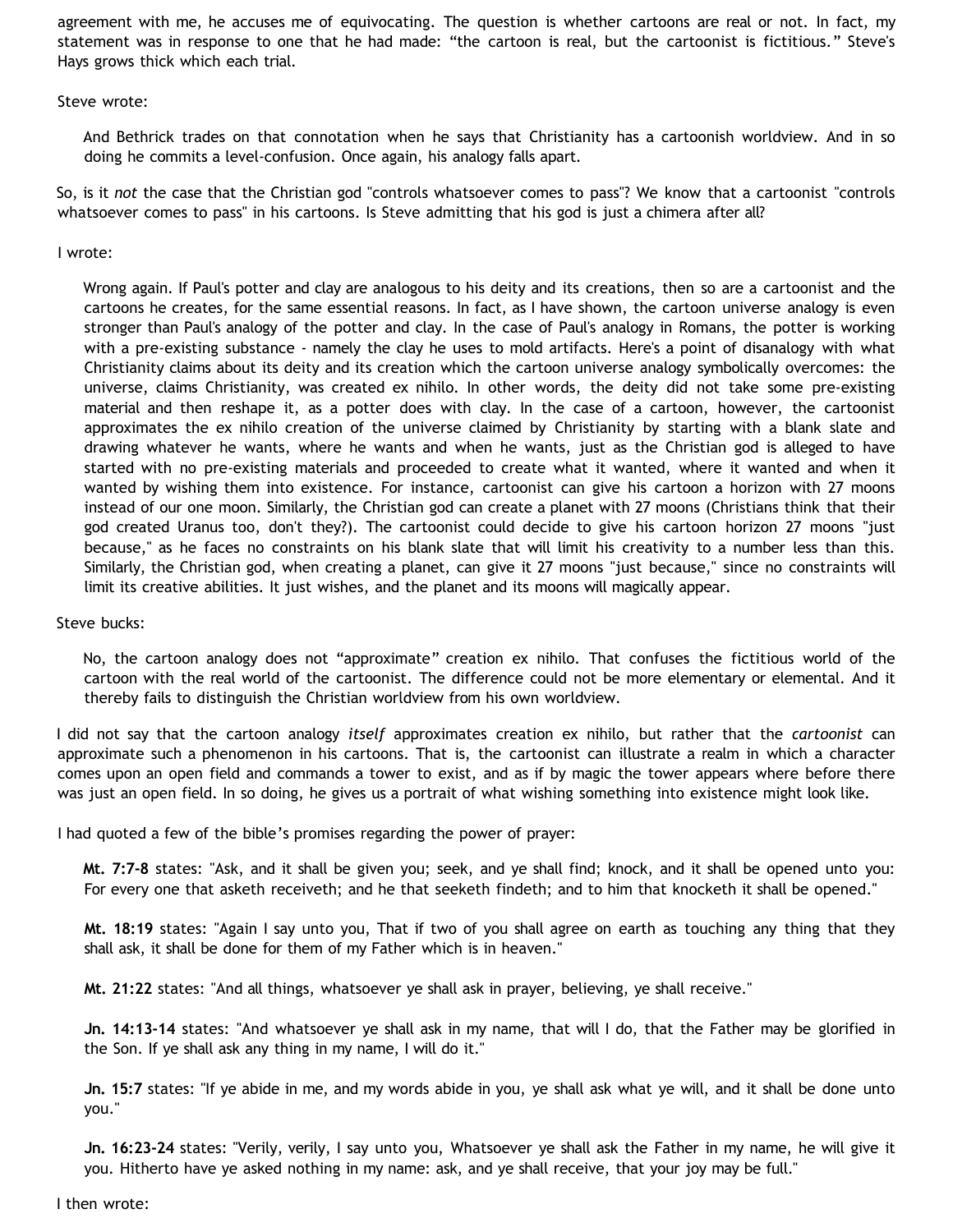I welcome Steve's and any other Christian's efforts to downplay promises such as these, for I do not believe them either. They are, however, just a few of the verses that one can find in the New Testament which explicitly promise wish fulfillment. In terms of Christianity's cartoon universe, the believer is like Bugs Bunny having acquired self-awareness and being told by his illustrator (in whose "image" he was illustrated) that he can have whatever he wants just by asking for it. "Ask, and ye shall receive," says the promise of the divine cartoonist. The promise does not say, "Ask, and I might grant it." It clearly states "ye shall receive." But it is interesting to see Christians backpedaling from the bible's explicit promises, giving us the image of Bugs Bunny asking his cartoonist to give him a parka when he's drawn in an arctic setting, the cartoonist saying, "No, not just yet... You're going to have to freeze your little tail off first." All too often the bible models the divine cartoonist playing with its creations.

Steve responded to this, saying simply:

We don't downplay these promises. We also don't quote them out of context, detaching them from a theology of prayer.

The over-arching context of these promises on the Christian view is that they are issued by an agent which has the power to deliver on them. Also integral to the Christian context of these verses is that the god which issued them is trustworthy, that it will not lie, that it will not leave the believer in the cold, that it loves the believer and hears his prayers. Now, it needs to be borne in mind that these promises are not my statements; I did not author them - they came from the bible, which Christians tell me is true (indeed, many Christians like to ridicule me for not believing it). It also needs to be borne in mind that much theology is driven by the private recognition on the part of the theologian that he does not live in the cartoon universe that his confession affirms. This is why the more explicit teachings of the bible, such as the promises I itemized above, are frequently downplayed by drowning them in a context fabricated by amplifying surrounding statements beyond their scope and at the expense of the "harder sayings" against which those surrounding statements are pitted. Of course, we should expect believers to deny that such promises are being downplayed. We should never be so naïve as to expect honesty from people who want to defend a faith scheme.

#### I wrote:

But the universe as Christianity essentially conceives of it operates according to the cartoon dictim: 'Nature, to be commanded, must be willed.' According to the myth, what the Christian god wills, immediately becomes reality. The Christian god wills the universe to be, and it is. No fussing with natural laws here. What Christian would say that the objects of the universe do not directly obey his god's will? The Christian god will say to this rib, 'Become thou Eve!' magically the rib turns into Eve upon command. The Christian god will say to the rain clouds, ' Flood ye the earth!' and the rain clouds will obey, letting loose their waters to flood the earth, just as the divine cartoonist has commanded. The Christian god says to the flora and fauna of the earth, 'Go now to Noah and get your sorry butts into his waiting barge!' and in the cartoon universe of theism, they obey as commanded. We are not told how koalas and kangaroos find their way to Noah's ark from the Australian landmass, but according to the myth they did so, just as they were commanded. For in the cartoon universe of theism, there is no exception to the primacy of divine wishing, no exception to the obedience that this wishing brings about in the objects which populate the universe. The 'how' does not matter, for the lessons that the bible is intended to impart are not meant to have practical applicability in the non-cartoon universe of atheism where questions like 'How did that happen?' make sense. What's important here is obedience to the ruling will, the all-controlling subject, on the part of any object. This will has the power to command any object in the cartooniverse, and any object so commanded shall obey without exception, just as the actions of Bugs Bunny obey the wishes of an illustrator.

Steve then responded:

i) Bethrick never advances the argument.

I "never" advance an argument? Is this consistent with other statements he has made? See above.

Steve wrote:

ii) And if that were not bad enough, he is also confusing creation, providence, and miracle. The flood is not the effect of creation ex nihilo. Gathering the animals into the ark is not the effect of creation ex nihilo.

Well, I nowhere affirmed that the Noachian flood or that the "gathering of animals into the ark" was an "effect of creation ex nihilo." But on Christianity's premises, all of these things that took place on earth were willed by the supernatural cartoonist.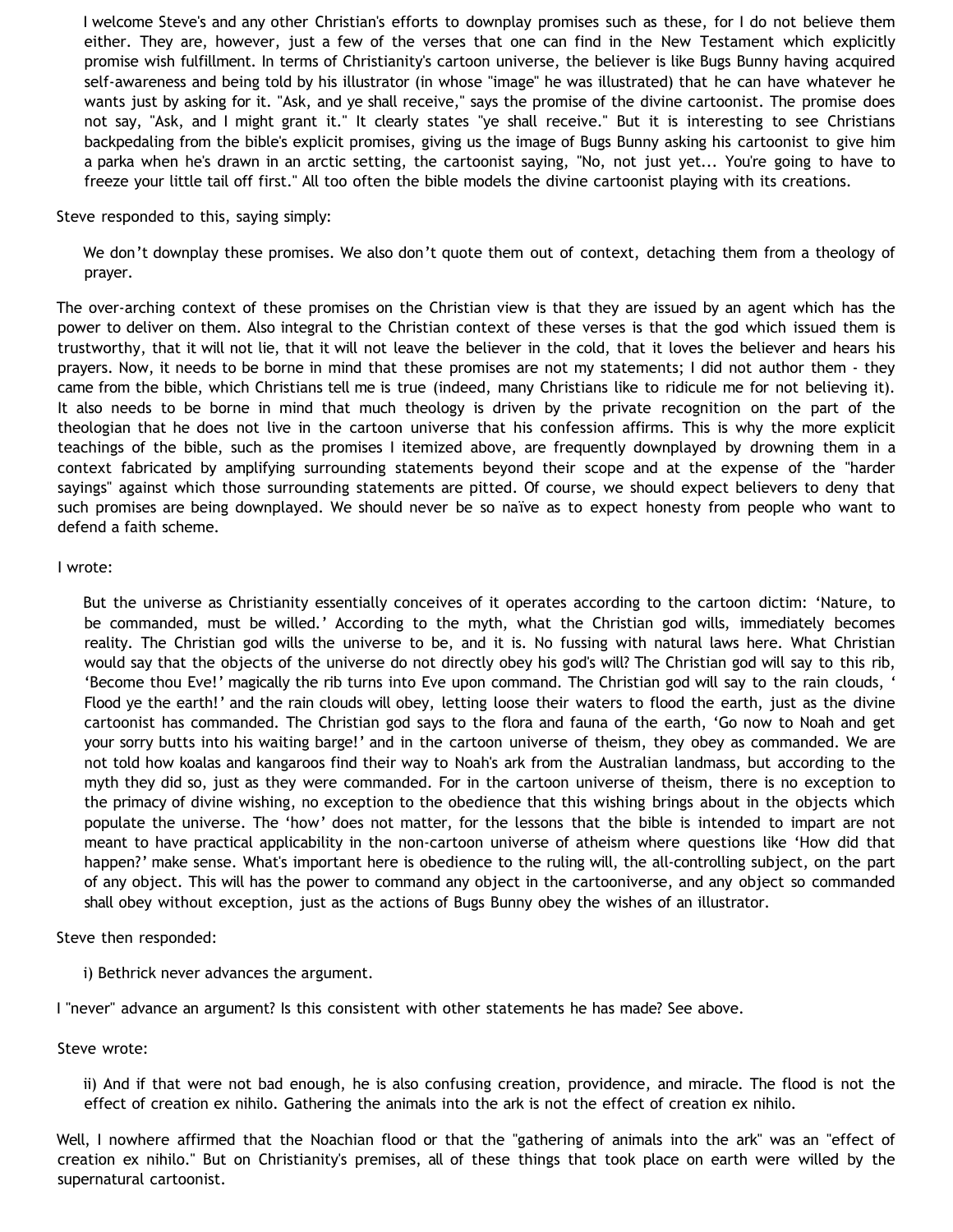Steve confirms explicitly:

There is no "how" to creation ex nihilo.

There we have it: the alleged creation of the universe happened *no how* - and yet we're supposed to accept the claim that the universe was *caused*. How? Well, no how. How's that? *No how*. The overboiling of the Christian Zen pot makes a veritable Master Po of any internet apologist. Just as I pointed out: the 'how' is unimportant, so might as well deny all applicability of the term when it suits expedience.

### Steve wrote:

BTW, Genesis doesn't say that there were koalas and kangaroos in Australia before the flood. It doesn't say Australia was there before the flood. It doesn't say the current species or subspecies of koalas or kangaroos existed before the flood, or—if they did exist—where they were.

Indeed, in a cartoon universe, Australia could have been formed from a summit in the Andes (like Eve being formed from one of Adam's ribs), while the South American landmass could have been formed from the hip of the African continent after Noah's floating menagerie landed, thus providing a progressive land bridge on which some survivors (but not others) could have traveled to their final destination. Or, once Noah's ark landed, the divine cartoonist could have simply rearranged the continents and the distribution of the animal survivors, wishing Australia into place and magically teleporting the koalas and kangaroos into place. After all, in a cartoon universe, anything can happen, and the 'how' really doesn't matter, for in the end it all happens "no how" anyway.

### Steve wrote:

Unbelievers try to make the flood account looks artificially problematic by interpolating a number of extra-narrative assumptions into the narrative.

And the ever-ready ad hoc plasticity of the cartoon universe of theism, which ultimately reduces to "it happened no how," sees to this. The cartoon universe premise inherent to Christian theism allows the believer to piggyback on the arbitrariness of his imagined god: the sky's the limit when it comes to supposing what "accounts" for the current state of affairs.

### I wrote:

Now, I certainly do not think the universe is analogous to a cartoon. Either Steve agrees with me that the universe is not analogous to a cartoon (and thus implicitly agrees that a worldview which likens the universe to a cartoon misconstrues the nature of the universe), or he disagrees with me, thus affirming that the universe is analogous to a cartoon.

### Steve responded:

What I don't agree with is a maladroit confusion between two distinct modes of subsistence. What would be mean to say that the universe is analogous to a cartoon? Does that mean that the cartoonist is a part of the cartoon? That he's a cartoon character? Or that he is apart from the cartoon?

As I expected, Steve does not come out and say whether or not he agrees with Christianity that the universe has a cartoonish nature. At this point, he should understand what this means if he had been considering what I've been saying rather than merely reacting. His mind is aswirl in a persisting haze.

But Steve does ask some juicy questions here. Can the cartoonist be part of the cartoon? According to Christianity, the answer is *YES: the cartoonist can and did play a role in his own cartoon universe*. This is the role of Jesus, the god of the heavens who "took on flesh" (i.e., assumed a form like other characters in his cartoon) and intermingled with its creations. In such a case, the cartoonist is of course initially distinct from the cartoon he creates. But as with any piece of art work, a cartoon is full of autobiographical elements which are sourced in the agent who creates it. Same with the Christian universe, according to Christians. We are told that "there is a rational God who has created a rational universe" ([The Christian Professor](http://www.facultylinc.com/growth/ChristianProf.nsf/f38cb5f69435390f862569a4007c45fd/f95ecfca04dff741862569ea007e520a?OpenDocument)), and that the supposed 'rationality' of the universe is a "reflection" of this "rational God" which allegedly created it. And since this god is all-powerful and "does whatever pleases him" (Ps. 115:3), nothing could stop the super-cartoonist from penciling himself into his own cartoon. And according to the Christian myth, this is precisely what the super-cartoonist did. Development of these points can wait for another occasion.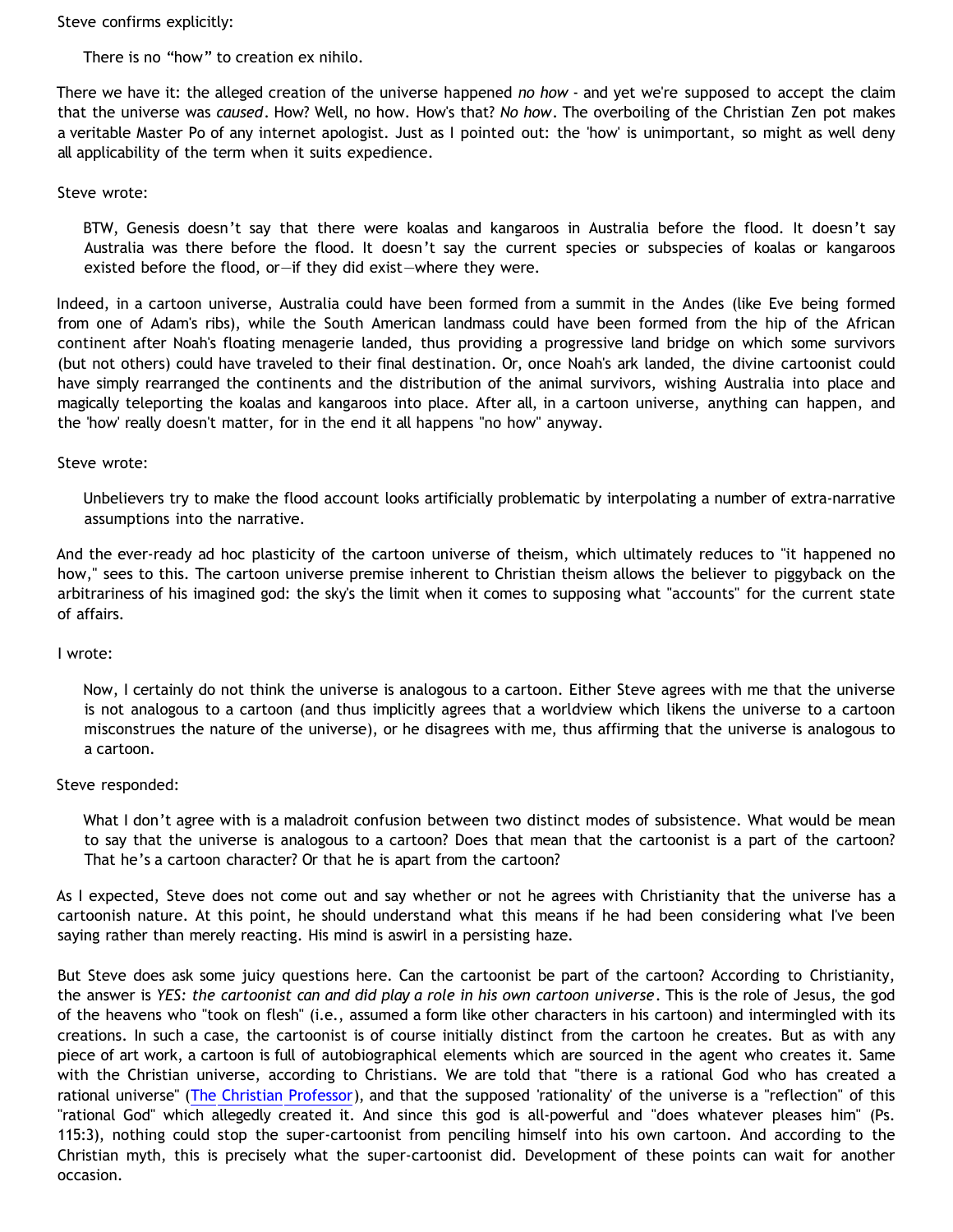by Dawson Bethrick

*posted by Bahnsen Burner at [1:00 PM](http://bahnsenburner.blogspot.com/2006/06/steves-persisting-haysiness.html)*

# **2 Comments:**

## [Daniel Morgan](http://www.blogger.com/profile/15150803) said...

Steve is just digging himself deeper with comments like these: *By contrast, God is fundamentally disanalogous to a cartoonist inasmuch as God does not require a physical medium to make things happen. Indeed, he creates the physical medium itself.*

You didn't call him to the carpet on this, but let's consider it--if God doesn't require "a physical medium", then at least God requires *some medium*, in which "things" can happen, where we suppose that "things" are separate entities from God itself.

Is "spirit" not supposed to be some substance, analagous to matter, in that it occupies a specific volume of, and position in, space in relation to other substances? Could God do *anything* without its cartoon book? If it didn't have a medium on which to project its will, it would only have itself. Indeed, your analogy is not only strong, I would dare to go so far as to call it perfect.

Steve is probably just miffed that he lives in a cartoon universe, and was called on it, by those who look around them and recognize that such a universe is just as subject to the cartoonist's eraser as it is his paint brush. No natural laws exist in a cartoon. The "illusion" of them is the cartoonist's desire to have its cartoon characters believe in them. The primacy of existence, as you pointed out, is undermined.

I'm glad non-Christians like us don't live in such a universe. Losing the boundaries of possibilities is akin to living in a dream...a nightmare. This cartoonist can do *anything*, at *any point in time*, and I have reason to suppose that it won't. Demons, leprechauns, fairies, unicorns, all are possibilities, composed of this *"immaterial" spirit* stuff, which is kind of like a different palette that the cartoonist uses--one whose colors are transparent 99% of the time, which is indistinguishable [to us] from these objects "poofing" into existence at the cartoonist's whim 1% of the time, kind of like a peripheral/ fancy/ complex character meant to "spice up" the tenor of the cartoon.

I called my deconversion ["returning to sanity"](http://www.exchristian.net/testimonies/2006/02/returning-to-sanity.html) for good reasons.

### [June 26, 2006 3:12 AM](http://bahnsenburner.blogspot.com/2006/06/115131675452193625)

# [Bahnsen Burner](http://www.blogger.com/profile/7766918) said...

Steve wrote: "*By contrast, God is fundamentally disanalogous to a cartoonist inasmuch as God does not require a physical medium to make things happen. Indeed, he creates the physical medium itself.*"

Daniel responded: "You didn't call him to the carpet on this, but let's consider it--if God doesn't require "a physical medium", then at least God requires some medium, in which "things" can happen, where we suppose that "things" are separate entities from God itself."

In other words, the Christian god would need some plastic medium, regardless of its nature - whether physical or something other than physical (whatever that might be), *in order to stage the events it wants to take place*. This is not saying that it needs the physical medium for itself in any way (Christians want to make sure that they don't concede any implication of neediness on the part of their god.) In my blog, my basic approach to this point was simply to ask why this god finds it important to stage these events in the first place, though your statement here helps to clarify this question better. The Christian god is said not to require anything, so it's already a given in Christianity that its god did not "need" to create it per se. It chose to create its cartoon universe and stage the events that it wanted to take place within it because doing so "pleases" it. Its pleasure, after all, is its own self-sufficient standard, its only ultimate guide, its only measure of value. Christianity's affirmation of "law" thus breaks down to mere commitment to unconstrained whim.

Daniel: "Is "spirit" not supposed to be some substance, analagous to matter, in that it occupies a specific volume of, and position in, space in relation to other substances? Could God do anything without its cartoon book? If it didn't have a medium on which to project its will, it would only have itself. Indeed, your analogy is not only strong, I would